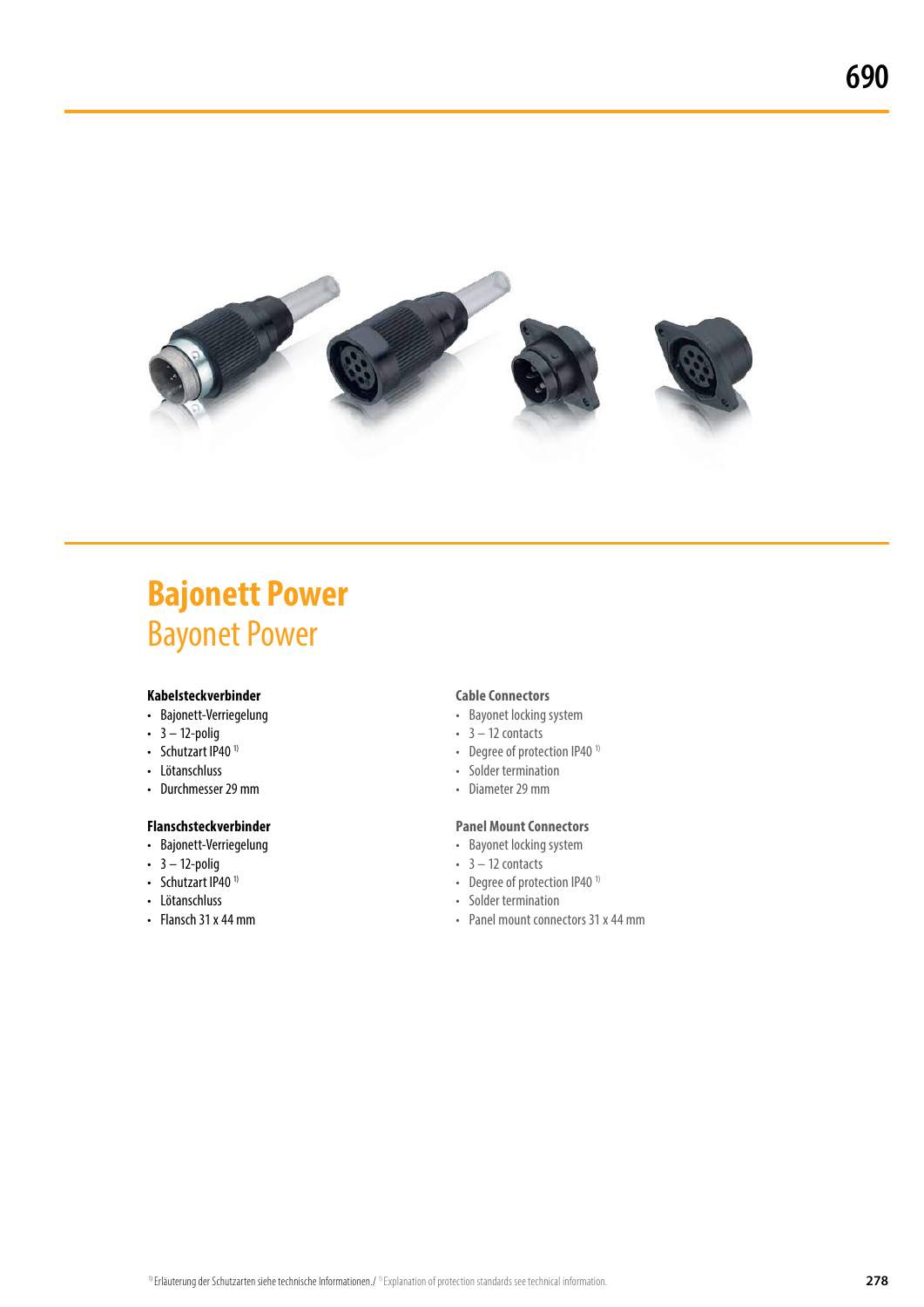# **Power Serie 690**<br>Power 690 Series

### **Bajonett**

### **Kabelstecker**

**Male cable connector**

Abbildung/ Figure



**Kabeldose**

**Female cable connector**



Maßzeichnung/ Drawing





### Bestell-Daten / Order Data

| $\emptyset$ 29<br>F<br>Œ |                                   |                             |                     | $\emptyset$ 29                 | 1999-1999 1999              |
|--------------------------|-----------------------------------|-----------------------------|---------------------|--------------------------------|-----------------------------|
|                          | Bestell-Daten / Order Data        |                             |                     |                                |                             |
| Polzahl<br>Contacts      | Kabeldurchlass<br>Cable outlet    | Bestell-Nr.<br>Ordering-No. | Polzahl<br>Contacts | Kabeldurchlass<br>Cable outlet | Bestell-Nr.<br>Ordering-No. |
| 3                        | $5-8$ mm                          | 09 0055 00 03               | 3                   | $5-8$ mm                       | 09 0056 00 03               |
| 5                        | $5-8$ mm                          | 09 0059 00 05               | 5                   | $5-8$ mm                       | 09 0060 00 05               |
| $\overline{7}$           | $5-8$ mm                          | 09 0063 00 07               | $\overline{7}$      | $5-8$ mm                       | 09 0064 00 07               |
| 12                       | $5-8$ mm                          | 09 0467 00 12               | 12                  | $5-8$ mm                       | 09 04 68 00 12              |
|                          | Technische Daten / Specifications |                             |                     |                                |                             |

| <b>Polzahl</b>              | 3                                                                                                   | 5                     |                                       | 12                                      | Number of contacts    |  |
|-----------------------------|-----------------------------------------------------------------------------------------------------|-----------------------|---------------------------------------|-----------------------------------------|-----------------------|--|
| Steckverbinder Verriegelung | Connector locking system<br>Bajonett/bayonet                                                        |                       |                                       |                                         |                       |  |
| Anschlussart                |                                                                                                     |                       | löten/solder                          |                                         | Termination           |  |
| Anschlussquerschnitt        | max. 2,5 mm <sup>2</sup> (max. AWG 14)                                                              |                       |                                       | max. 0,75 mm <sup>2</sup> (max. AWG 20) | Wire gauge            |  |
| Kabeldurchlass              |                                                                                                     |                       | $5-8$ mm                              |                                         | Cable outlet          |  |
| Schutzart                   |                                                                                                     |                       | <b>IP40</b>                           |                                         | Degree of protection  |  |
| Mechanische Lebensdauer     |                                                                                                     |                       | > 500 Steckzyklen/> 500 mating cycles |                                         | Mechanical operation  |  |
| Obere Grenztemperatur       |                                                                                                     |                       | $+85^{\circ}$ C                       |                                         | Upper temperature     |  |
| Untere Grenztemperatur      | $-40^{\circ}$ C<br>Lower temperature                                                                |                       |                                       |                                         |                       |  |
| Bemessungsspannung          | 250 V<br>125 V<br>Rated voltage                                                                     |                       |                                       |                                         |                       |  |
| Bemessungs-Stoßspannung     |                                                                                                     | Rated impulse voltage |                                       |                                         |                       |  |
| Verschmutzungsgrad          |                                                                                                     |                       |                                       |                                         | Pollution degree      |  |
| Überspannungskategorie      |                                                                                                     |                       |                                       |                                         | Overvoltage categorie |  |
| Isolierstoffgruppe          | Material group                                                                                      |                       |                                       |                                         |                       |  |
| Bemessungsstrom (40°C)      | 10 A<br>5 A<br>Rated current (40 °C)                                                                |                       |                                       |                                         |                       |  |
| Durchgangswiderstand        | $\leq$ 5 m $\Omega$<br>$\leq 8$ m $\Omega$<br>Contact resistance                                    |                       |                                       |                                         |                       |  |
| Material Kontakt            | Stift/pin CuZn (Messing/brass), Buchse/socket CuSn (Bronze/bronze)<br>Material of contact           |                       |                                       |                                         |                       |  |
| Kontaktoberfläche           | Ag (Silber/silver), Stift/pin 7+12 pol./7+12 contacts CuSnZn (Optalloy/optalloy)<br>Contact plating |                       |                                       |                                         |                       |  |
| Material Kontaktkörper      | PET<br>Material of contact body                                                                     |                       |                                       |                                         |                       |  |
| Material Gehäuse            | GD-Al (eloxiert/anodized)<br>Material of housing                                                    |                       |                                       |                                         |                       |  |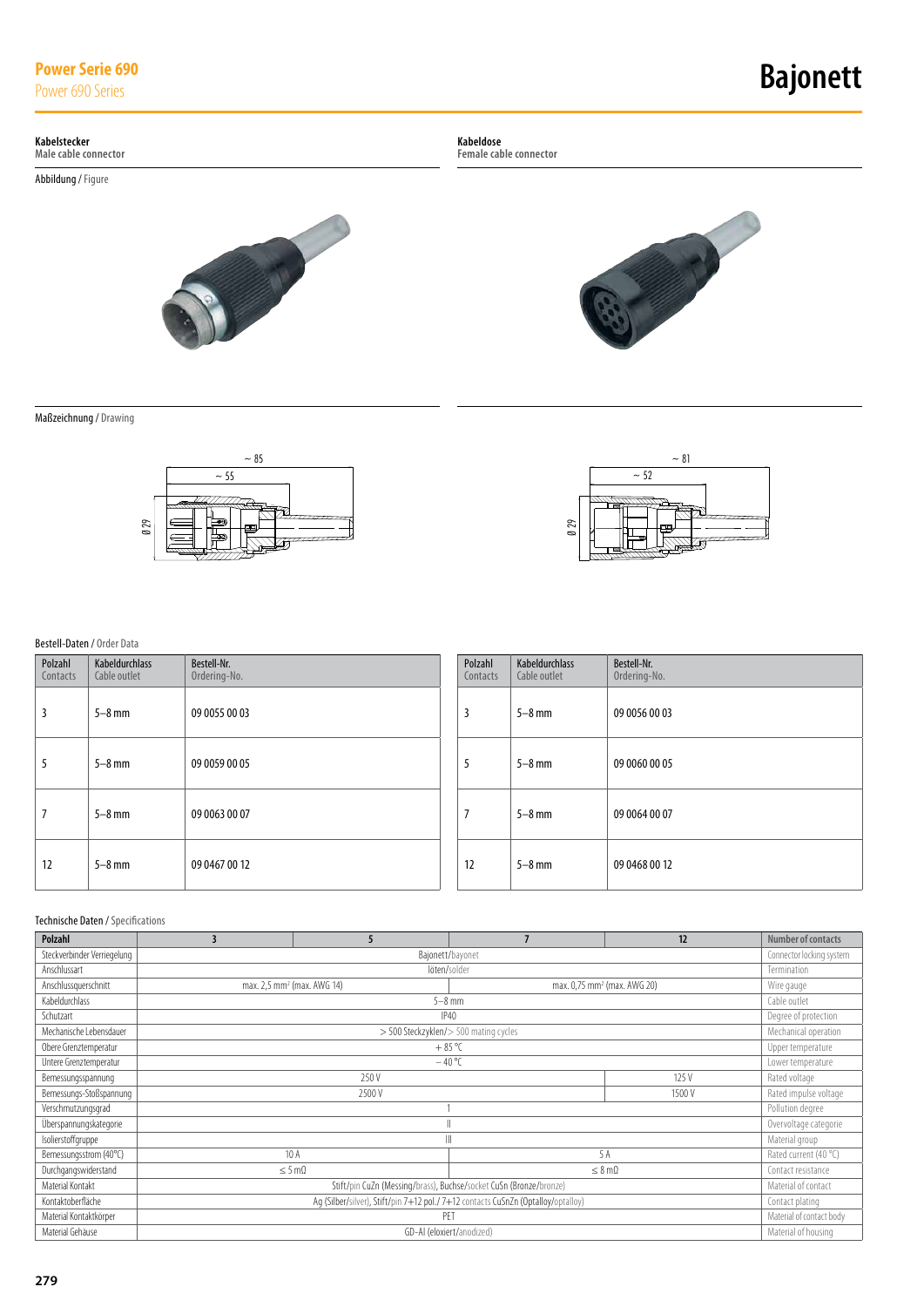### **Power Serie 690**

### **Einzelteildarstellung**

**Component part drawing**

#### Kabelstecker

Male cable connectors



Kabelstecker Male cable connectors

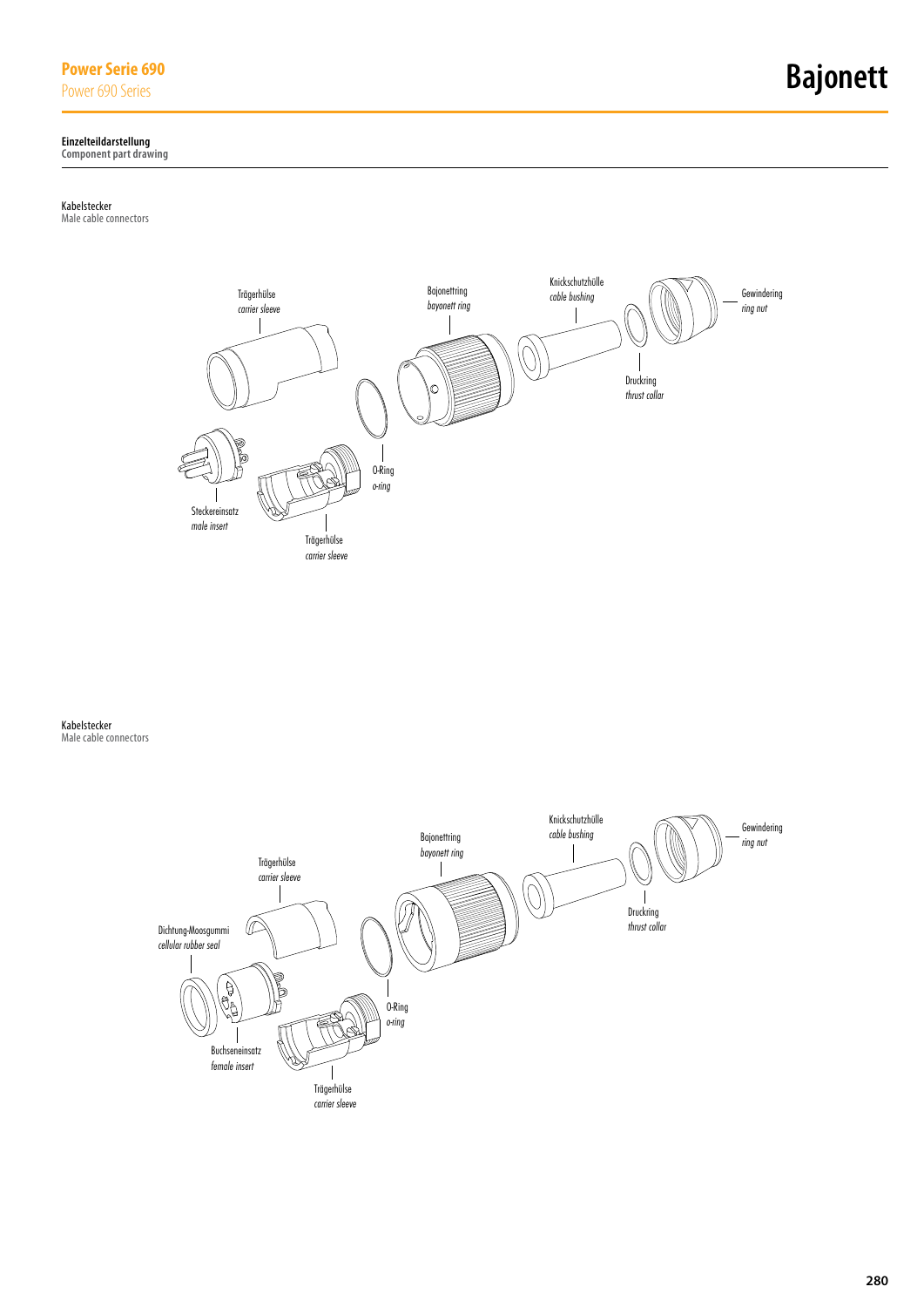# **Power Serie 690**<br>Power 690 Series

# **Bajonett**

#### **Flanschstecker**

**Male panel mount connector**

Abbildung/ Figure

**Flanschdose**

**Female panel mount connector**



Maßzeichnung/ Drawing



### Ø 31  $\overline{4}$ 19 Ansicht ohne Polbild *View without contacts* 16 36

### Bestell-Daten / Order Data

| Polzahl<br>Contacts | Bestell-Nr.<br>Ordering-No. | Polzahl<br>Contacts | Bestell-Nr.<br>Ordering-No. |
|---------------------|-----------------------------|---------------------|-----------------------------|
| 3                   | 09 0057 00 03               | 3                   | 09 0058 00 03               |
| C                   | 09 0061 00 05               | ć                   | 09 0062 00 05               |
|                     | 09 0065 00 07               | 7                   | 09 0066 00 07               |
| 12                  | 09 04 69 00 12              | 12                  | 09 0470 00 12               |

### Technische Daten / Specifications

| <b>Polzahl</b>              | 3                                                                                                   | 5                                      |                 | 12                                      | Number of contacts    |  |
|-----------------------------|-----------------------------------------------------------------------------------------------------|----------------------------------------|-----------------|-----------------------------------------|-----------------------|--|
| Steckverbinder Verriegelung | Connector locking system<br>Bajonett/bayonet                                                        |                                        |                 |                                         |                       |  |
| Anschlussart                |                                                                                                     |                                        | löten/solder    |                                         | Termination           |  |
| Anschlussquerschnitt        |                                                                                                     | max. 2,5 mm <sup>2</sup> (max. AWG 14) |                 | max. 0,75 mm <sup>2</sup> (max. AWG 20) | Wire gauge            |  |
| Kabeldurchlass              |                                                                                                     |                                        |                 |                                         | Cable outlet          |  |
| Schutzart                   |                                                                                                     |                                        | P40             |                                         | Degree of protection  |  |
| Mechanische Lebensdauer     | > 500 Steckzyklen/> 500 mating cycles                                                               |                                        |                 |                                         |                       |  |
| Obere Grenztemperatur       |                                                                                                     |                                        | $+85^{\circ}$ C |                                         | Upper temperature     |  |
| Untere Grenztemperatur      | $-40^{\circ}$<br>Lower temperature                                                                  |                                        |                 |                                         |                       |  |
| Bemessungsspannung          | 250 V<br>125 V<br>Rated voltage                                                                     |                                        |                 |                                         |                       |  |
| Bemessungs-Stoßspannung     | 1500 V<br>2500 V                                                                                    |                                        |                 |                                         |                       |  |
| Verschmutzungsgrad          |                                                                                                     |                                        |                 |                                         | Pollution degree      |  |
| Überspannungskategorie      |                                                                                                     |                                        |                 |                                         | Overvoltage categorie |  |
| Isolierstoffgruppe          |                                                                                                     |                                        |                 |                                         | Material group        |  |
| Bemessungsstrom (40°C)      | 10 A<br>5 A<br>Rated current (40 °C)                                                                |                                        |                 |                                         |                       |  |
| Durchgangswiderstand        | $\leq 5 \text{ mA}$<br>$\leq 8$ m $\Omega$<br>Contact resistance                                    |                                        |                 |                                         |                       |  |
| Material Kontakt            | Stift/pin CuZn (Messing/brass), Buchse/socket CuSn (Bronze/bronze)<br>Material of contact           |                                        |                 |                                         |                       |  |
| Kontaktoberfläche           | Ag (Silber/silver), Stift/pin 7+12 pol./7+12 contacts CuSnZn (Optalloy/optalloy)<br>Contact plating |                                        |                 |                                         |                       |  |
| Material Kontaktkörper      | Material of contact body<br>PBT                                                                     |                                        |                 |                                         |                       |  |
| Material Gehäuse            | PBT<br>Material of housing                                                                          |                                        |                 |                                         |                       |  |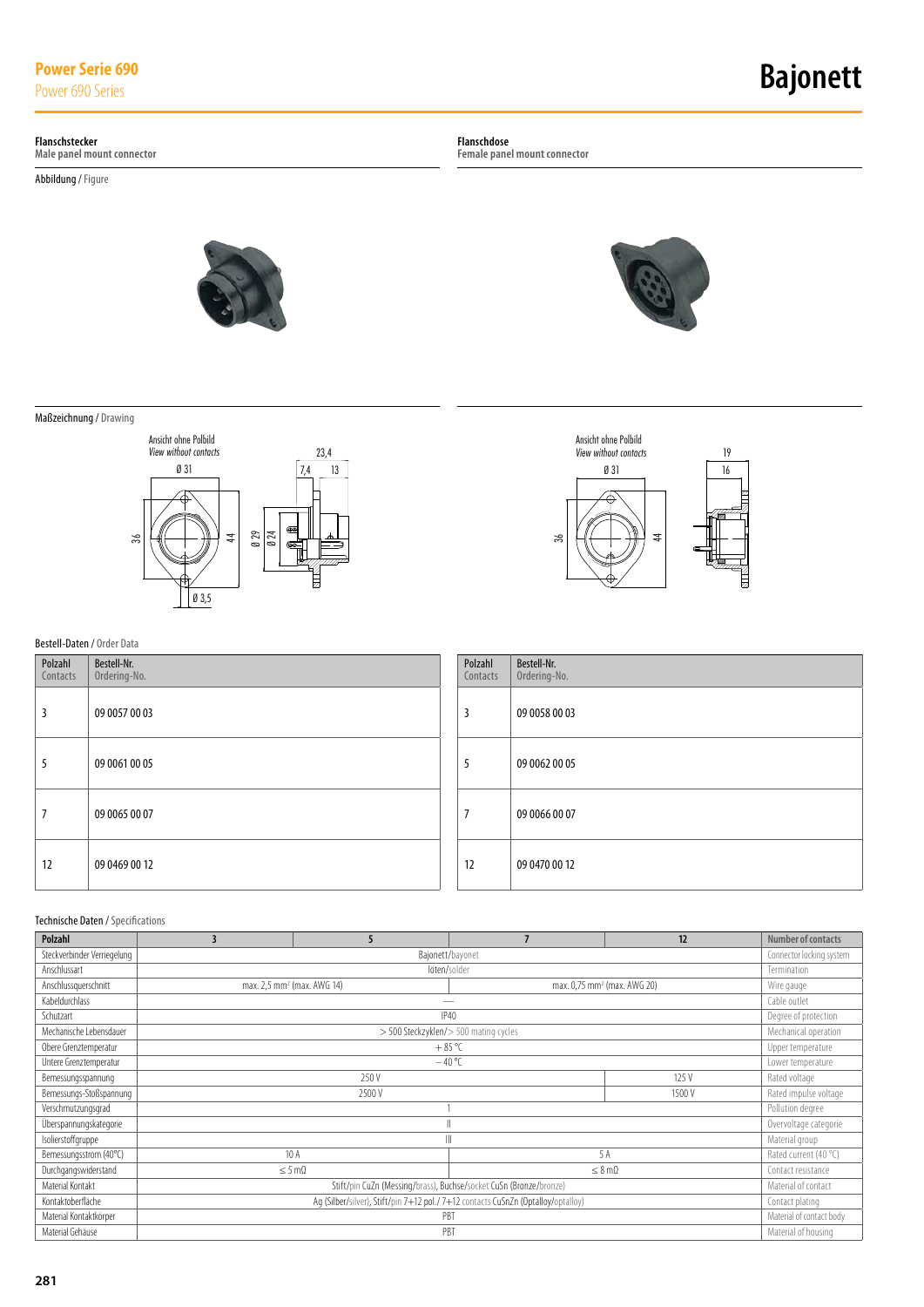#### **Flanschdose mit Schirmblech**

**Female panel mount connector with shielding sheet**

Abbildung/ Figure



Maßzeichnung/ Drawing



### Bestell-Daten / Order Data

| Polzahl<br>Contacts | Bestell-Nr.<br>Ordering-No. |
|---------------------|-----------------------------|
| 3                   | 09 0058 70 03               |
| 5                   | 09 0062 70 05               |
| 7                   | 09 0066 70 07               |
| 12                  |                             |

### Technische Daten / Specifications

| <b>Polzahl</b>                                  | 3                                                                                                   | 5                                      |                                       | 12                                      | Number of contacts    |  |
|-------------------------------------------------|-----------------------------------------------------------------------------------------------------|----------------------------------------|---------------------------------------|-----------------------------------------|-----------------------|--|
| Steckverbinder Verriegelung<br>Bajonett/bayonet |                                                                                                     |                                        |                                       |                                         |                       |  |
| Anschlussart                                    |                                                                                                     |                                        | löten/solder                          |                                         | Termination           |  |
| Anschlussquerschnitt                            |                                                                                                     | max. 2,5 mm <sup>2</sup> (max. AWG 14) |                                       | max. 0,75 mm <sup>2</sup> (max. AWG 20) | Wire gauge            |  |
| Kabeldurchlass                                  |                                                                                                     |                                        | $5-8$ mm                              |                                         | Cable outlet          |  |
| Schutzart                                       |                                                                                                     |                                        | <b>IP40</b>                           |                                         | Degree of protection  |  |
| Mechanische Lebensdauer                         |                                                                                                     |                                        | > 500 Steckzyklen/> 500 mating cycles |                                         | Mechanical operation  |  |
| Obere Grenztemperatur                           |                                                                                                     |                                        | $+85^{\circ}$ C                       |                                         | Upper temperature     |  |
| Untere Grenztemperatur                          | $-40 °C$<br>Lower temperature                                                                       |                                        |                                       |                                         |                       |  |
| Bemessungsspannung                              | 250 V<br>125 V                                                                                      |                                        |                                       |                                         |                       |  |
| Bemessungs-Stoßspannung                         | 2500 V<br>1500 V                                                                                    |                                        |                                       |                                         | Rated impulse voltage |  |
| Verschmutzungsgrad                              |                                                                                                     |                                        |                                       |                                         | Pollution degree      |  |
| Überspannungskategorie                          | I                                                                                                   |                                        |                                       |                                         | Overvoltage categorie |  |
| Isolierstoffgruppe                              |                                                                                                     |                                        |                                       |                                         | Material group        |  |
| Bemessungsstrom (40°C)                          | 10A<br>5 A                                                                                          |                                        |                                       |                                         |                       |  |
| Durchgangswiderstand                            | $\leq 5$ m $\Omega$<br>$\leq 8$ m $\Omega$                                                          |                                        |                                       |                                         |                       |  |
| Material Kontakt                                | CuSn (Bronze/bronze)<br>Material of contact                                                         |                                        |                                       |                                         |                       |  |
| Kontaktoberfläche                               | Ag (Silber/silver), Stift/pin 7+12 pol./7+12 contacts CuSnZn (Optalloy/optalloy)<br>Contact plating |                                        |                                       |                                         |                       |  |
| Material Kontaktkörper                          | Material of contact body<br>PBT                                                                     |                                        |                                       |                                         |                       |  |
| Material Gehäuse                                | PBT<br>Material of housing                                                                          |                                        |                                       |                                         |                       |  |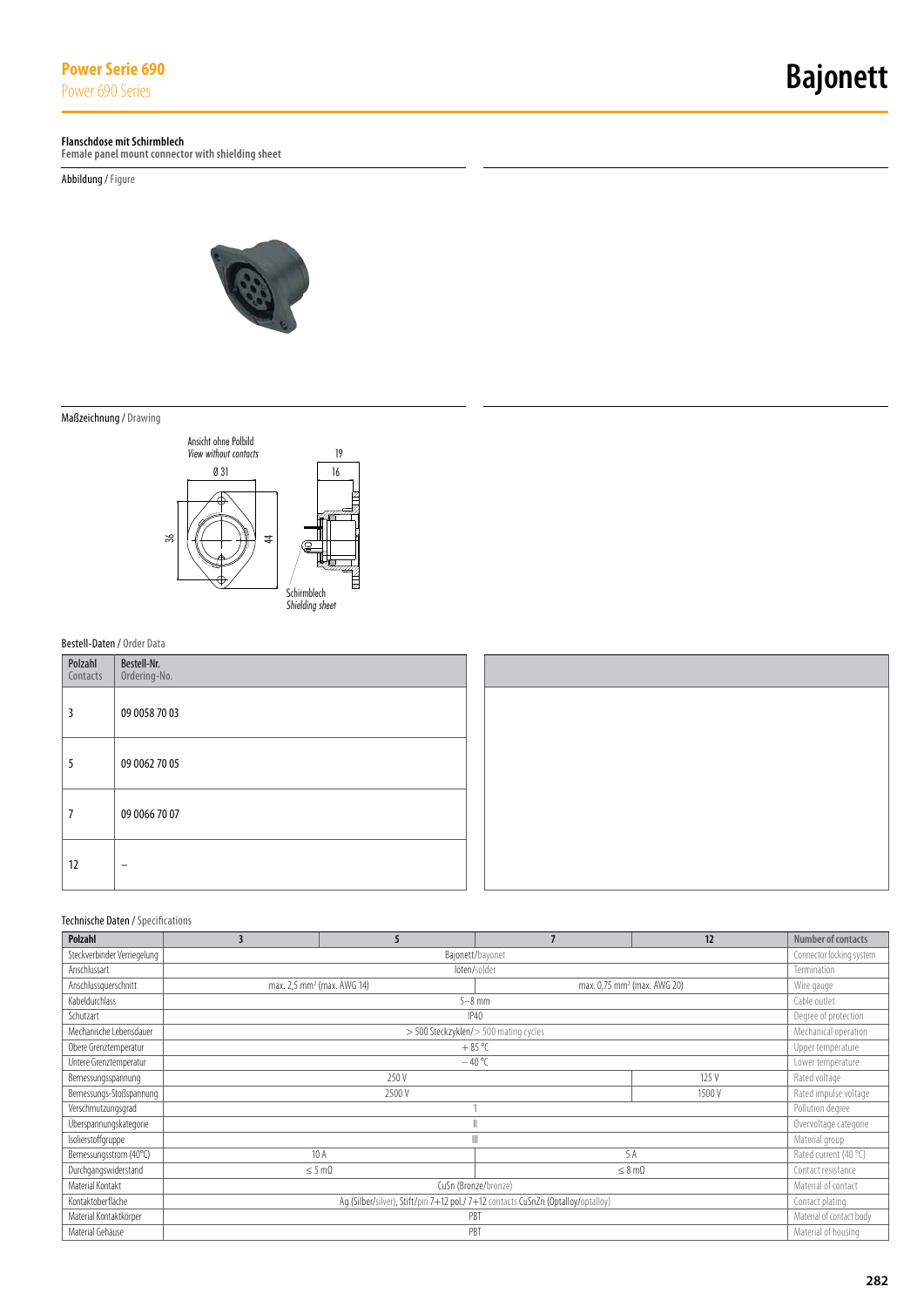### **Power Serie 690**

### **Einzelteildarstellung**

**Component part drawing**

### Flanschsteckverbinder

Panel mount connectors